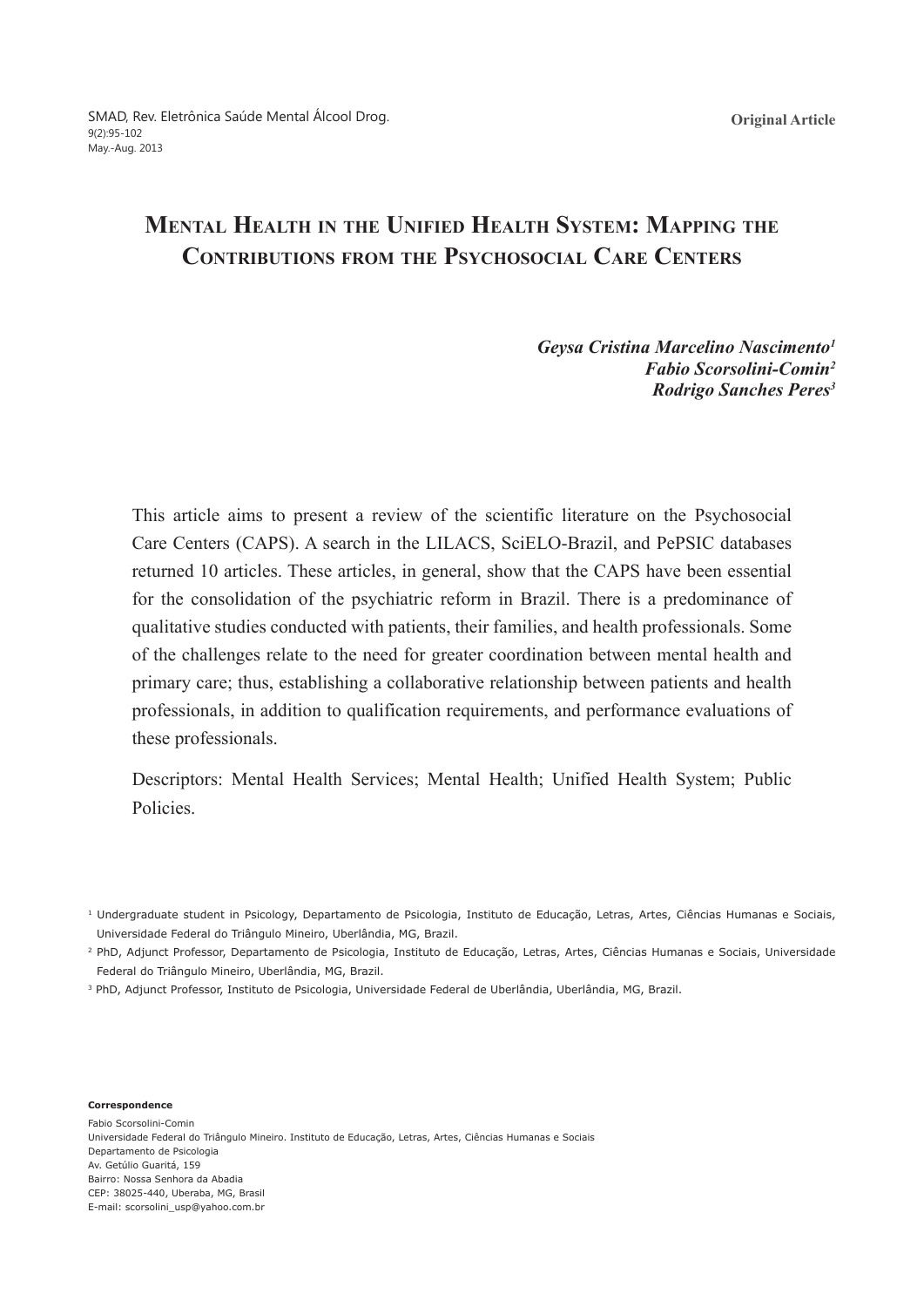### **Saúde Mental no Sistema Único de Saúde: mapeamento das contribuições dos Centros de Atenção Psicossocial**

Este artigo teve como objetivo apresentar uma revisão da literatura científica sobre os Centros de Atenção Psicossocial. Por meio de uma busca nas bases de dados LILACS, SciELO-Brasil e PePSIC, foram recuperados 10 artigos. Tais artigos, em linhas gerais, revelam que os Centros de Atenção Psicossocial vêm prestando contribuições essenciais para a consolidação da Reforma Psiquiátrica no Brasil. Predominam estudos qualitativos realizados com usuários, profissionais de saúde e familiares. Alguns dos desafios a serem superados se referem à necessidade de maior articulação da saúde mental com a atenção básica, além do estabelecimento de relações colaborativas entre usuários e profissionais de saúde, sendo que, para tanto, a execução de processos avaliativos e a qualificação desses profissionais revelam-se essenciais.

Descritores: Serviços de Saúde Mental; Saúde Mental; Sistema Único de Saúde; Políticas Públicas.

## **Salud Mental en el Sistema Único de Salud: Identificación de las Contribuciones de los Centros de Atención Psicosocial**

Este artículo tiene como objetivo presentar una revisión de la literatura científica sobre los Centros de Atención Psicosocial (CAPS). Por medio de una busca en las bases de datos LILACS, SciELO-Brasil y PePSIC, fueron recobrados 10 artículos. Tales artículos, en líneas generales, revelan que los CAPS vienen prestando contribuciones esenciales para la consolidación de la Reforma Psiquiátrica en Brasil. Predominan estudios cualitativos realizados con usuarios, profesionales de salud y familiares. Algunos de los desafíos a ser superados se refieren a la necesidad de mayor articulación de la salud mental con la atención básica, además del establecimiento de relaciones colaborativas entre usuarios y profesionales de salud, siendo que, para tanto, la ejecución de procesos de evaluación y la calificación de eses profesionales se revelan esenciales.

Descriptores: Servicios de Salud Mental; Salud Mental; Sistema Único de Salud; Políticas Públicas.

#### **Introduction**

The current public health policies cannot be discussed without a brief historical incursion. It should be noted that the VIII National Health Conference, held in March 1986, was a milestone for the establishment of the guiding principles of the health care reform. At that time, there was an intense mobilization from the political parties, unions, health professionals, among others, in favor of an extension of the concept of health and the definition of the corresponding institutional acts<sup>(1)</sup>. Thus, in 1987 it was created the Unified and Decentralized Health Systems (SUDS), which a year later became the Unified Health System (SUS).

The Federal Constitution of 1988 establishes, with the implementation of the SUS that health is the right of every citizen and a duty of the State. Therefore, the access to health services must be universal, free, and public. The comprehensiveness, equity, and decentralization were defined as the SUS doctrine, aspiring to treat each citizen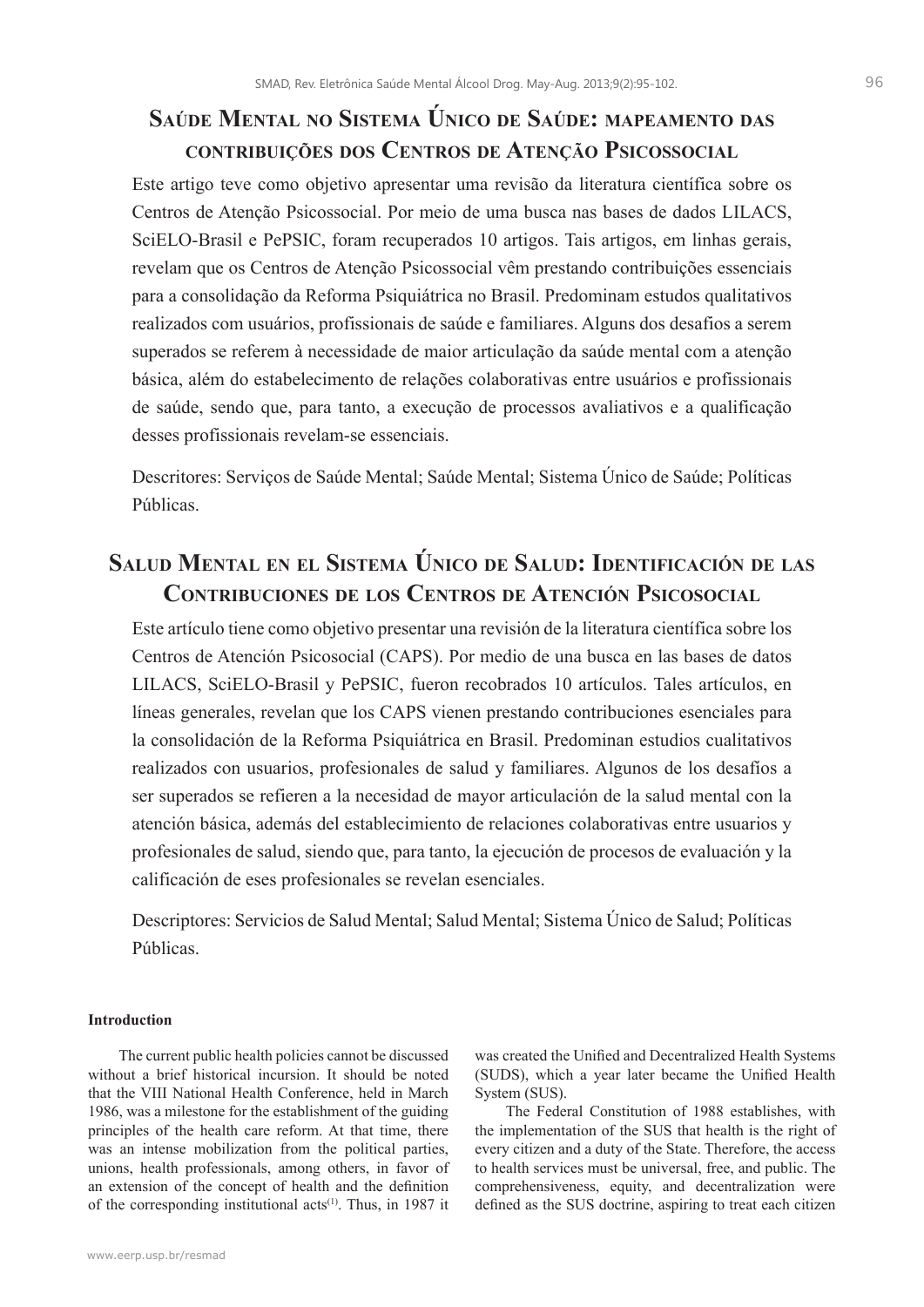as a unique person who needs specific care. The fulfillment of these principles is socially provided by the Municipal, State and National Health Councils, which include the participation of the patients, workers, service providers, civil society organizations, and educational institutions(2).

It is the SUS responsibility to enhance the prevention, and promotion of health, seeking to reduce the probability of certain diseases affecting any given population; thus, empowering individuals and communities to increase control over the health determinants through the creation of policies, and educational components in a broad dimension of interlinked interpretations and systems. The SUS had brought considerable advances in public health when it established decentralization as one of its organizing principles. However, the decentralization faces several obstacles, such as the absence of tax reforms, implementation of an effective policy dealing with drugs and equipment, adjustments from the universities and public participation $(3)$ .

The SUS represented a significant victory for the Health Reform movement, but it still needs to consolidate itself as a state policy solid grounded in the social bases<sup>(4)</sup>. Significant advances have been achieved in spite of the problems inherent with the privatization of the health care system. Several authors highlight the need for supplementary and ordinary legislation to detail and discipline the principles and constitutional guidelines; thus, establishing the possibility of constant communication between teams, government, and society for the creation of public policies that meet the yearnings and needs of the population(5-8).

One of the challenges facing the SUS today is the effective implementation of the Psychiatric Reform, consolidated with Law 10.216/2001. The Psychiatric Reform guarantees comprehensive care for the patients of mental health services through the structuring of community-based services, which must be configured into care networks, according to the Health Reform principles, able to provide equity in care and promote social reintegration. Among these services, the Centers for Psychosocial Care (CAPS), regulated in 2002, play a central role. In 2010, twenty-three years after the implementation of the first CAPS, there are 1,541 CAPS in operation around the country<sup>(9)</sup>.

As an elemental part of the SUS network, the CAPS plays a strategic role within the mental health care system as community-based services aimed at the psychosocial rehabilitation. All Brazilians suffering from any mental disorder requiring intensive care are eligible to receive assistance from the CAPS. After all, the CAPS are designed to provide service to the population of its covered area, conducting the clinical follow-up and the social reinsertion of its patients through work, leisure, exercise of civil rights, and the strengthening of family and community ties(1-2).

Thus, the CAPS were created as a replacement of the traditional hospital model. They provide a moderated and structured environment, with consulting room, group activity and social areas, workshops, cafeteria, and an outdoor area for various recreational activities

Prior psychiatric hospitalization is not a requirement to be attended at a CAPS unit. The patients are either walkins, or referrals from the Family Health Strategy and/or any other health service $(11)$ . A patient should be able to go the nearest CAPS for the initial assessment, followed by the therapeutic relationship with the designated health professional; consisting of a treatment plan tailored to meet the needs of each patient.

The CAPS should seek permanent integration with the network of primary care providers in their territory since they play an essential role in the monitoring, training, and support for the care of mental disorder sufferers (12-14). The primary care network is formed by the centers or local and/or regional health units and the Family Health, and Community Health Agents in the covered area. These teams are responsible for providing health care to the population in that area<sup> $(5, 15 \text{ to } 16)$ .</sup>

Seeking greater interaction between public policies of human and mental health rights, the Ministry of Health and the Special Human Rights Office signed in May 2006, the Inter-ministerial Ordinance No. 1055, which established a working group for the creation of a Brazilian Center for Human and Mental Health Rights<sup>(1)</sup>. Furthermore, the psychiatric reform also includes the exploitation of different types of work. In any case, the actions developed in many areas of the CAPS - in partnership with other mechanisms outside the hospital spheres, such as therapeutic residential services (SRT) - have provided a number of benefits to the patients, among them, the reduction of hospitalizations, greater autonomy, and better quality of life $(17)$ . Despite the many advances in the mental health area, the transition from the old asylum paradigm to the community psychiatric model has met many obstacles, in addition to not being fully, supported by the patients, their families, and the health professionals<sup>(18)</sup>.

Therefore, this endeavor requires continuous and constant improvements to achieve the connection between the mental disorder sufferers and the community with all the players sharing the responsibilities. After all, the decentralization of care is essential to shift focus from mental illness to mental health<sup> $(19)$ </sup>. An outline of the knowledge thus far accumulated would be essential in the quest to overcome this challenge. Based on this principle, this study aims to present a review of the national scientific literature on the Psychosocial Care Centers.

#### **Materials and Methods**

#### *Study Type*

This is an integrative review of the scientific literature. This study type contributes to the expansion of the existing knowledge based on findings concerning the limits of previous studies while allowing for the identification of gaps and trends in the scientific production<sup> $(20)$ </sup>. To obtain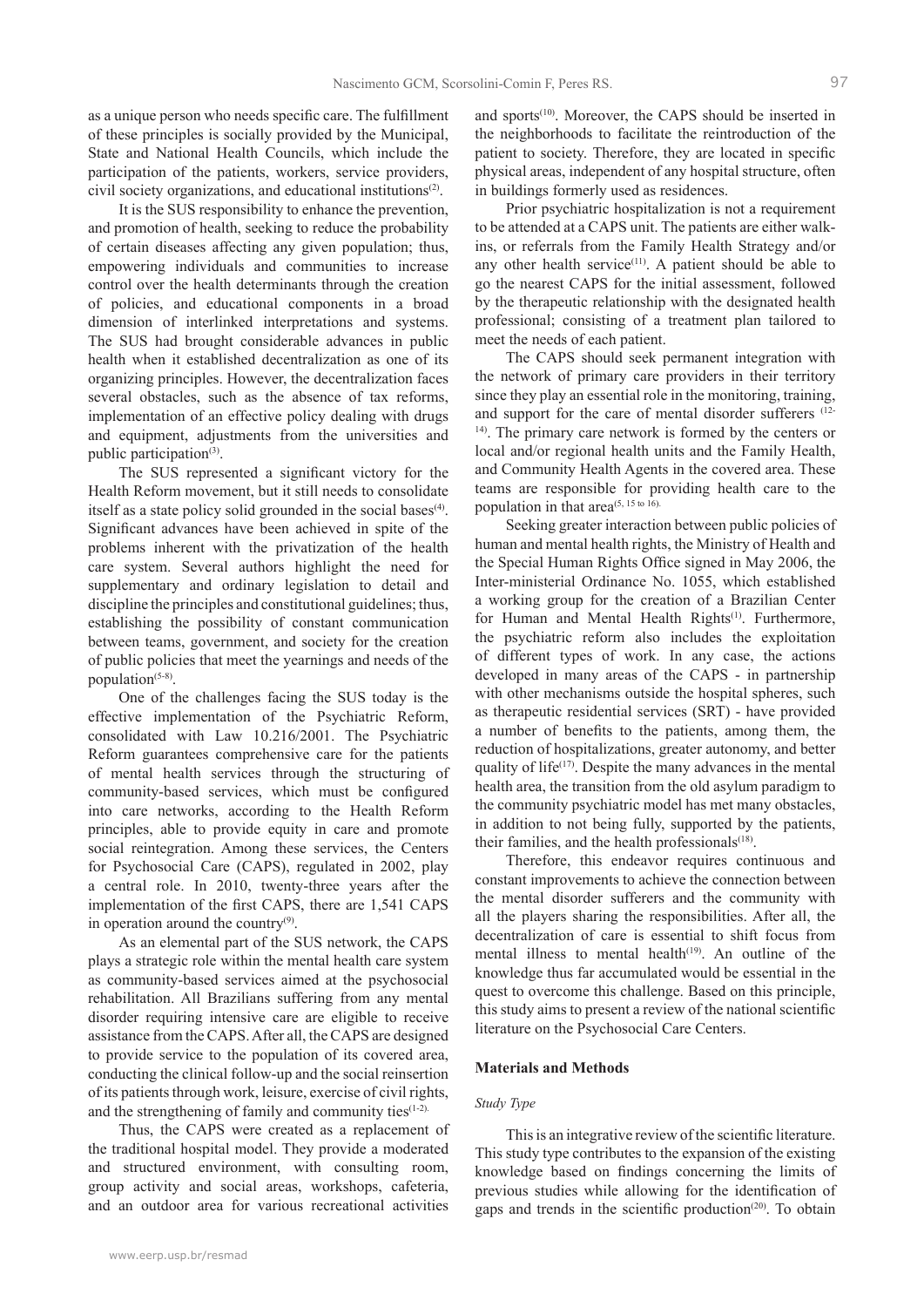meaningful results, it is fundamental to start with a survey of the issues, establish the inclusion/exclusion criteria, analysis, and interpretation of the findings, and finally the presentation of the review itself. One of the central points of a review is the process of choosing the research papers for the analysis, which involves setting the system parameters to encourage a critical reading of the chosen material.

#### *Databases Consulted*

The following databases were consulted: Latin American and Caribbean Literature on the Health Sciences (LILACS), *Scientific Electronic Library Online -* Brazil (SciELO-Brazil) and Electronic Psychology Journals (PePSIC) using the descriptors CAPS, mental health, and SUS.

#### *Inclusion Criteria*

It included only articles published from 2000 to 2012, written in Portuguese and whose thematic was compatible with the scope of this study.

#### *Exclusion Criteria*

The exclusion included articles prior to 2000 or published in languages other than Portuguese, as well as books, book chapters, reviews, newspaper articles, monographs, dissertations, and theses. The exclusion of such publications is justified because, as a rule, they do not submit to the rigorous peer review process. Furthermore,

were excluded articles that mention CAPS and SUS only in a tangential or unrelated manner, in addition to articles, whose subjects are not directly related to mental health.

#### *Procedures for Collecting and Analyzing Data*

The abstracts collected using the referred descriptors - alone or combined - were read and analyzed according to the established criteria. The selected articles were retrieved and analyzed in their entirety, followed by a new more detailed selection, culminating in the exclusion of additional items. The final selection was recorded and organized as follows: title, authors, institution, country of origin, study type, general purpose, specific purpose, participants, and main results. Based on this organization, all the main points in each article were outlined in the comparative analysis.

#### **Results and Discussion**

Table 1 shows that only 10 articles fitted the inclusion/ exclusion criteria. Of these, six are empirical qualitative, and four are theoretical studies, both from Brazil. The predominance of qualitative studies among those dedicated to the theme was previously mentioned $(21)$ . It is noteworthy that the drastic reduction in the number of articles retrieved compared to the number of publications found is a result of the inclusion/exclusion criteria used. Therefore, were excluded all articles unrelated to them. Figure 1 shows a detailed identification of the retrieved articles.

Table 1 - Number of works found and excluded and selected articles retrieved from the SciELO-Brazil, LILACS, and PePSIC database in the 2000-2011 period

| <b>Consulted Databases Consulted</b> | Works found | Excluded works | <b>Selected articles</b> | <b>Articles retrieved</b> |
|--------------------------------------|-------------|----------------|--------------------------|---------------------------|
| <b>LILACS</b>                        | 36,252      | 36,218         | 34                       |                           |
| <b>PePSIC</b>                        | 1.381       | 1,353          | 28                       | 4                         |
| SciELO                               | 5,118       | 5.096          | 22                       |                           |
| Total                                | 42.751      | 42.567         | 84                       | 10                        |

| Item           | Title                                                                                                                                                                            | Authors                                                       | Institution of the Authors                                             | Publication                                                 | Year of<br>publication |
|----------------|----------------------------------------------------------------------------------------------------------------------------------------------------------------------------------|---------------------------------------------------------------|------------------------------------------------------------------------|-------------------------------------------------------------|------------------------|
| 1              | The psychosocial care in mental<br>health: theoretical contribution to the<br>therapeutic work in social network                                                                 | Nilson Gomes Vieira<br>Filho and Sheva Maia da<br>Nóbrega     | Federal University of<br>Pernambuco                                    | <b>Psychology Studies</b>                                   | 2004                   |
| 2              | Access, acceptance, and supervision:<br>three challenges for everyday clinical<br>and mental health                                                                              | Moema Belloni Schmidt and<br>Ana Cristina Figueiredo          | State University of Rio de<br>Janeiro                                  | Latin American Journal<br>of Fundamental<br>Psychopathology | 2009                   |
| 3              | CAPS: social ties                                                                                                                                                                | Ana Marta Lobosque                                            | School of Public Health of<br>the State of Minas Gerais                | Mental                                                      | 2004                   |
| $\overline{4}$ | Discourses of patients from a<br>Psychosocial Care Center (CAPS) and<br>of their families                                                                                        | Livia Sales Cyril and Pedro<br>de Oliveira Filho              | State University of<br>Paraíba and Federal<br>University of Pernambuco | Psychology: Science<br>and Occupation, vol.                 | 2008                   |
| 5              | Between public health and mental<br>health: A methodological tool for<br>evaluating the network of Psychosocial<br>Care Centers (CAPS) belonging to the<br>Unified Health System | Rosana Teresa Onocko-<br>Campos and Juarez Pereira<br>Furtado | State University of<br>Campinas                                        | Public Health<br>Notebooks                                  | 2006                   |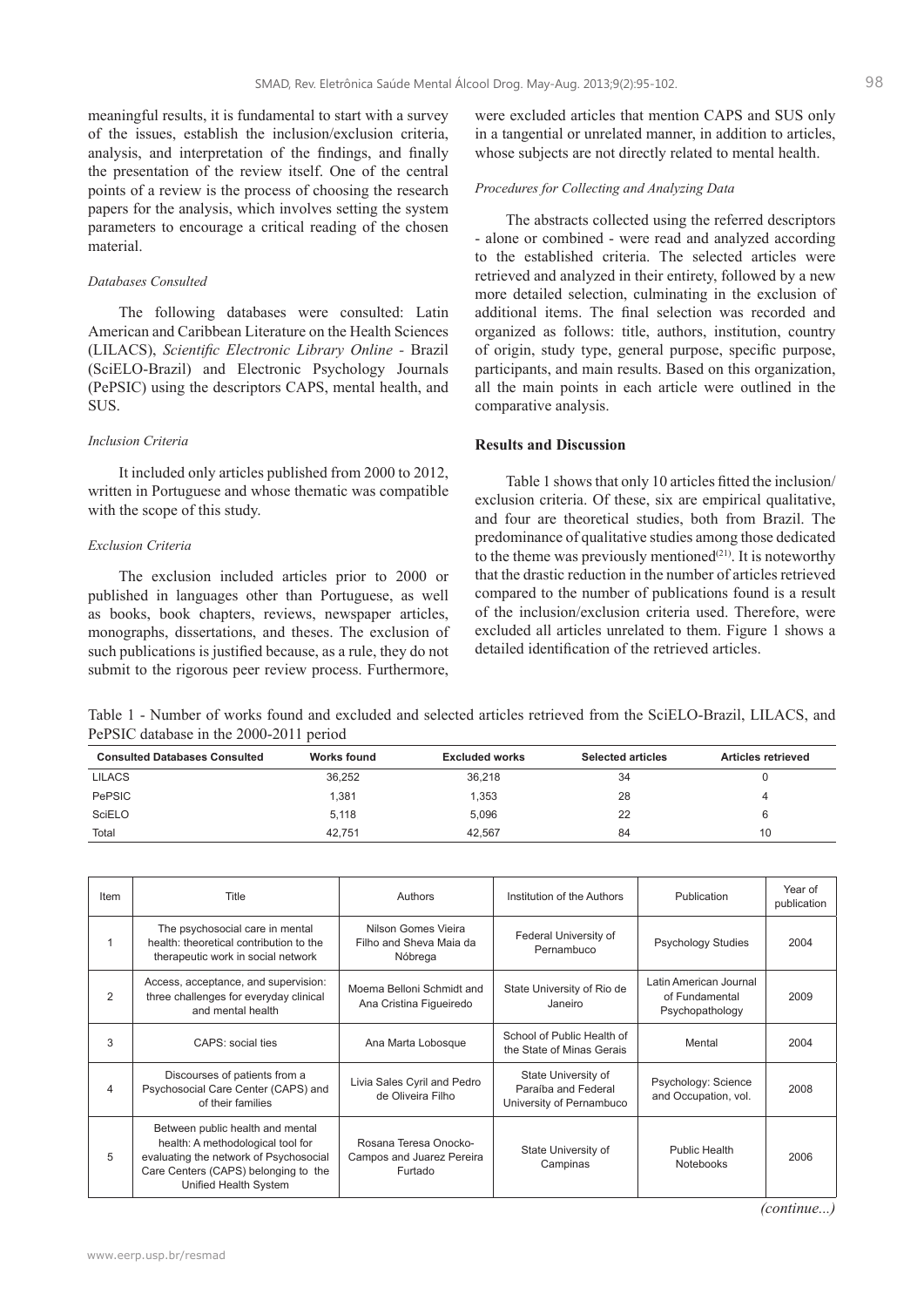| 6            | Social inclusion and exclusion: social<br>representations of mental health<br>professionals                                  | Adriana Leão and Sônia<br>Barros                                                                                        | University of São Paulo                          | Community, Health,<br>and Education                     | 2011 |
|--------------|------------------------------------------------------------------------------------------------------------------------------|-------------------------------------------------------------------------------------------------------------------------|--------------------------------------------------|---------------------------------------------------------|------|
|              | The Matrix Support in Family Health<br>Units: mental health experimentations<br>in innovation                                | Magda Dimenstein, Ana<br>Kalliny Seve, Monique Brito,<br>Ana Lícia Pimenta, Vanessa<br>Medeiros, and Edilane<br>Bezerra | Federal University of the<br>Rio Grande do Norte | Social Health                                           | 2009 |
| $\mathbf{8}$ | CAPS and the networking: weaving the<br>Matrix Support in the Primary Care                                                   | Edilane Bezerra and Magda<br><b>Dimenstein</b>                                                                          | Federal University of the<br>Rio Grande do Norte | Psychology: Science<br>and Occupation                   | 2008 |
| 9            | Mental Health, democracy and mental<br>accountability                                                                        | Alberto Olavo Advincula<br><b>Reis</b>                                                                                  | University of São Paulo                          | Brazilian Journal of<br>Human Growth and<br>Development | 2010 |
| 10           | Patients in a Psychosocial Care<br>Center: a study of their social<br>representations regarding the<br>psychiatric treatment | Rubiane Rodrigues<br>Mostazo and Débora Isane<br>Ratner Kirschbaum                                                      | University of São Paulo                          | Latin American<br>Journal of Nursing                    | 2003 |

| Figure 1 - Identification of items retrieved in terms of the title, the authors and the institution of the authors ( $N = 10$ ) |  |
|---------------------------------------------------------------------------------------------------------------------------------|--|
|                                                                                                                                 |  |

The retrieved articles dealt with issues concerning the assistance offered by the CAPS not only for the patients, but also for their families and/or caregivers. Figure 2 shows their objectives. They presented diversity in relation to this aspect the subjects ranged from the representations of mental disorders<sup>(22)</sup>, psychiatric treatments<sup>(23)</sup>, and social inclusion/exclusion<sup>(24)</sup> to the implementation of the Matrix Support as a strategy for regulating the mental health demand<sup>(25)</sup>, and the use of methodological tools in the evaluation process<sup>(26)</sup>.

In a similar study, focusing on health production $(21)$ , the most frequent objectives were: analysis and evaluation of the proposed CAPS mental health care, analysis of the mental health professionals and their expectations in relation to the services, analysis of the CAPS practices. Identification of the relations established between family members, patients, and CAPS, and identification of the patient view about the disease, treatment, and the CAPS. Thus, the findings of this study hold similarities with those in the review, and the discourses by the professionals, patients, and families corroborate it.

| Item   | <b>General Purpose</b>                                                                                                                            |
|--------|---------------------------------------------------------------------------------------------------------------------------------------------------|
| $1 -$  | To provide a theoretic psychosocial approach to work in social networks of the mental health community services                                   |
| $2 -$  | To reflect on the work performed by mental health services by evaluating the quality of care in terms of "access", "acceptance", and "monitoring" |
| $3 -$  | Discuss the social links of patients with severe mental disorders                                                                                 |
| $4 -$  | Address the construction of mental disorders from the discourses of CAPS patients and their families                                              |
| $5 -$  | Discuss methodological tools for the evaluation research regarding the CAPS                                                                       |
| $6 -$  | Understand the social representations of mental health professionals regarding the social inclusion practices in a CAPS                           |
| $7 -$  | Discuss the prospect of Family Health Units (FHU) technicians regarding the Matrix Support                                                        |
| $8 -$  | Discuss the implementation of Matrix Support through the perspective of professionals linked to a group of CAPS                                   |
| $9 -$  | Address the relationships between mental health and democracy in Brazil highlighting the issue of Custodial Hospitals and Psychiatric Treatment   |
| $10 -$ | Identify and analyze the patients and their representations regarding the psychiatric treatment in a CAPS                                         |

Figure 2 - Overall Objectives of the retrieved articles ( $N = 10$ )

Figure 3 shows the main results reported in the retrieved articles. Based on these results, the CAPS have been instrumental in the consolidation of the Psychiatric Reform by promoting social inclusion as they offer alternatives to the psychiatric hospital<sup> $(24, 27)$ </sup>. Some of the challenges to be met relate to some political instability<sup> $(28)$ </sup> and the need for greater coordination between the mental health and primary care $(29)$ , in addition to qualification requirements<sup>(31)</sup>, and performance evaluations<sup>(30)</sup> of these professionals,

The importance of family in the treatment and quality of life of the patients was highlighted in the articles, in line with other studies $(32)$  also dealing with the clinical treatment<sup>(33)</sup>. A different review<sup>(21)</sup> highlighted the need for more research dealing with the relationship between the family and the person with mental disorder. Furthermore, the need for greater coordination with the primary care providers<sup> $(29)$ </sup> and the establishment of a collaborative relationship between professionals and patients in relation to the modality of the care<sup>(34)</sup> provided, could inspire practices that are more in line with the early assumptions of the SUS.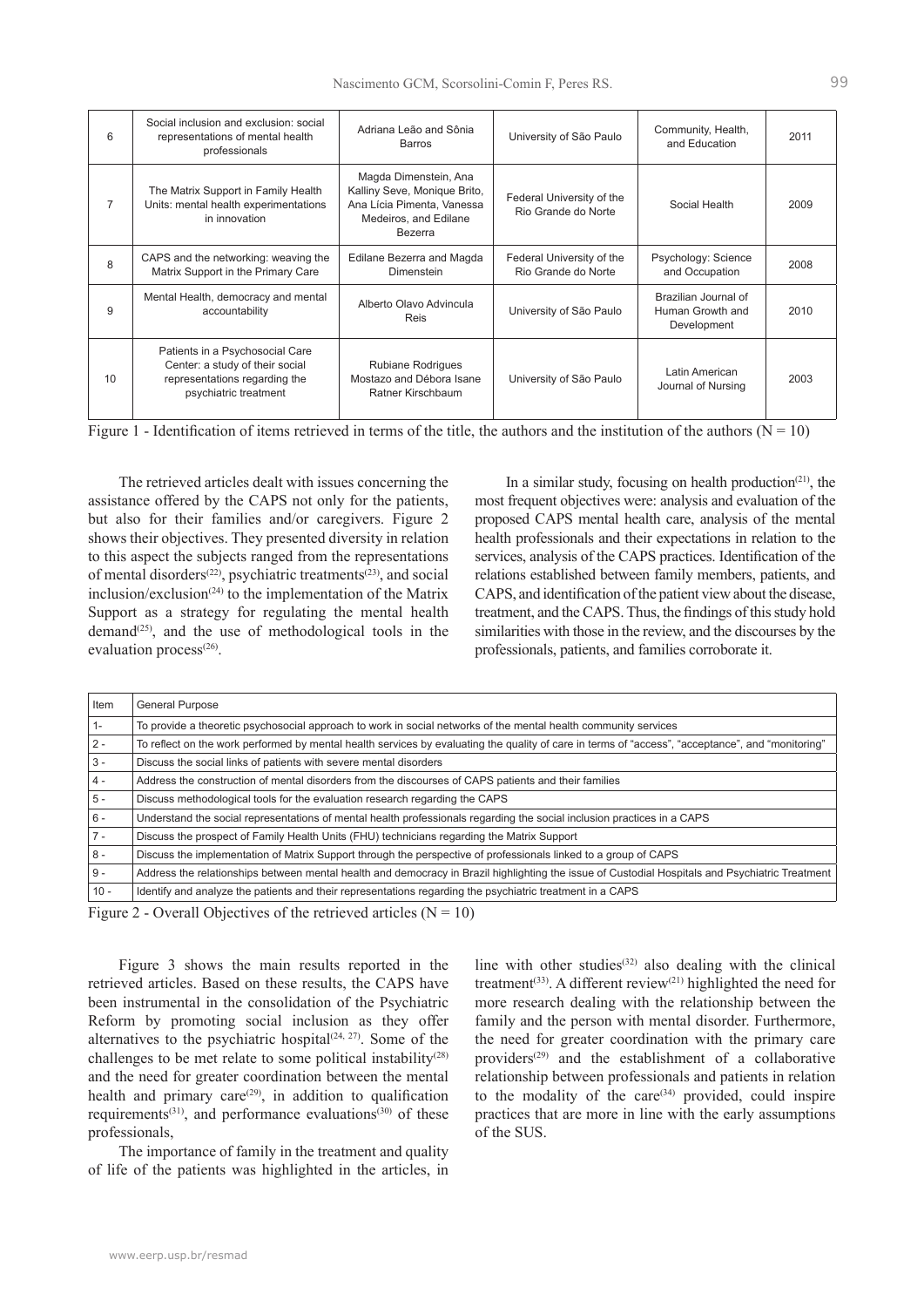| Item   | <b>Main Results</b>                                                                                                                                                                                                                                    |
|--------|--------------------------------------------------------------------------------------------------------------------------------------------------------------------------------------------------------------------------------------------------------|
| $1 -$  | Conflicts can be identified between the practices developed in the CAPS and policies established by the SUS, especially with regards the<br>implementation of the territorial area                                                                     |
| $2 -$  | The access and acceptance are intertwined, depending on its physical aspects, as well as of the clinical resources that will determine the required<br>monitoring and supervision.                                                                     |
| $3 -$  | The CAPS when connected to other health services network and articulated with social movements are able to contribute to the rescue of the<br>social ties of its patients.                                                                             |
| $4 -$  | The discourses from the respondents describe mental disorders in the same terms found in the psychiatric discourse used in asylums, which<br>reinforces the stereotypical conceptions of madness.                                                      |
| $5 -$  | Should enhance the participation of various players in the evaluation processes - particularly through participation in focus groups - to understand<br>the complexity of the actions developed in the CAPS                                            |
| 6 -    | The CAPS, to researchers, is a space for social inclusion by definition, and such social representation is aligned to the precepts of psychosocial<br>rehabilitation as recommended by the Psychiatric Reform                                          |
| $7 -$  | The participants of the survey do not understand the proposed Matrix Support; consequently they are not comfortable using it as a strategy for the<br>decentralization of mental health care                                                           |
| $8 -$  | Research participants highlighted the importance of the Matrix Support for the interconnection of different health devices; however they highlight<br>the difficulties in its implementation, among which the inefficiency of the primary care network |
| $9 -$  | The Custodial Hospitals and Psychiatric Treatment translate into a certain instability within the current mental health policy in Brazil, and present<br>challenges to the advancement of the Psychiatric Reform                                       |
| $10 -$ | The representations of patients about psychiatric treatment highlight it as a precursor of the assistance provided by the CAPS and relegate the<br>other actions to a secondary role                                                                   |
|        | $F' = 2.5$ $F = 1$ $F = 1.5$ $F = 1.5$ $F = 1.6$                                                                                                                                                                                                       |

Figure 3 - Results reported in the retrieved articles  $(N = 10)$ 

It is also necessary to enable the SUS operations as a network whose territorial entrance way, concerning mental health, is the CAPS at least in theory<sup>(19)</sup>. This network can accommodate other health services - similar to the  $SRT^{(17)}$  - neighborhood associations, cultural and sports centers, and churches in the area. Furthermore, the authors warn that mental health should be organized to avoid fragmentation of care, which requires the execution of actions that demonstrate coherence between principles and concepts in the various scenarios of the public health<sup> $(18, 35)$ </sup>.

As previously mentioned, several authors $(5-8)$ emphasize the need for additional legislations - such as the Inter-ministerial Ordinance No. 1055 - to fulfill the SUS and the Psychiatric Reform regulations. Moreover, it seems appropriate to point out that the SUS is permeated by contradictions that threaten its foundations $(4)$ , in that health is progressively becoming a valuable commodity not only in Brazil, but also in other capitalistic nations. Such contradictions can certainly influence the work performed in the CAPS throughout the country, which fosters the need for a psychosocial care that recovers the values of community, family, and the identity of the patient<sup>(33)</sup>. Such assumptions are addressed in all the retrieved articles $(24, 26)$ .

One way to reverse this trend is to employ the ESF as a tool to consolidate the SUS: establishing a dialogue of changes within the teams, which can be multiplied in a harmonizing manner throughout the community in line with the co-responsibility principles $(15)$ . After all, the teams from the CAPS must act in an interdisciplinary way, seeking thereby a broader understanding of the demands presented by the patients, because they will need to interact with the primary care teams in the territory $(10)$ .

It is noteworthy that the assessment of the articles retrieved in this review suggests the need for further studies aimed at the development of innovative care models under the expanded clinical perspective. Arrangements of this nature could be added to those traditionally offered in the CAPS, such as therapeutic workshops in its various forms, such as expressions (bodily, verbal, musical, etc...), the generation of income, or literacy. However, these therapeutic projects should always be individualized considering the particularities of each patient<sup>(4)</sup>.

Incidentally, a survey of over 300 psychologists linked to the CAPS from various regions of the country lists some care modalities, which according to the concept of the participants can be considered as innovative. Among them is the availability of computer courses considering the digital inclusion of the patients as a practice of therapeutic monitoring aimed at fostering their integration into the social environment<sup>(36)</sup>. Care modalities such as these are able to broaden the dialogue between the CAPS and the community and it can be the subject for future research. However, such strategies should be used to broaden the dialogue between mental health professionals, patients, and their families(9), and prevent the CAPS from replicating previous models of fragmented care without any interface with the social, historical, economic, political, and cultural context encompassed in the proposals of the mental health area.

It is essential that studies depart from the assumptions that public health policies are still under revision $(9, 21)$  so that new findings may trigger the adoption of different positions and greater improvement in mental health practice, notably in the CAPS. Thus, the CAPS and the SUS should be inserted in the same discussion, and they should be presented in an integrated manner, allowing for the creation of a schedule of study, evaluation, and continuous updating. As shown, this discussion should also be coordinated with the primary care  $(11, 25, 29, 34, \text{ and } 37)$ in seeking to build more collaborative models of care, meet the assumptions of a psychosocial, democratic, and potentiate care of the most appropriate health practices as recommended in the SUS.

### **Conclusion**

The articles retrieved for this review provide indicators to define several ranges and limitations from both the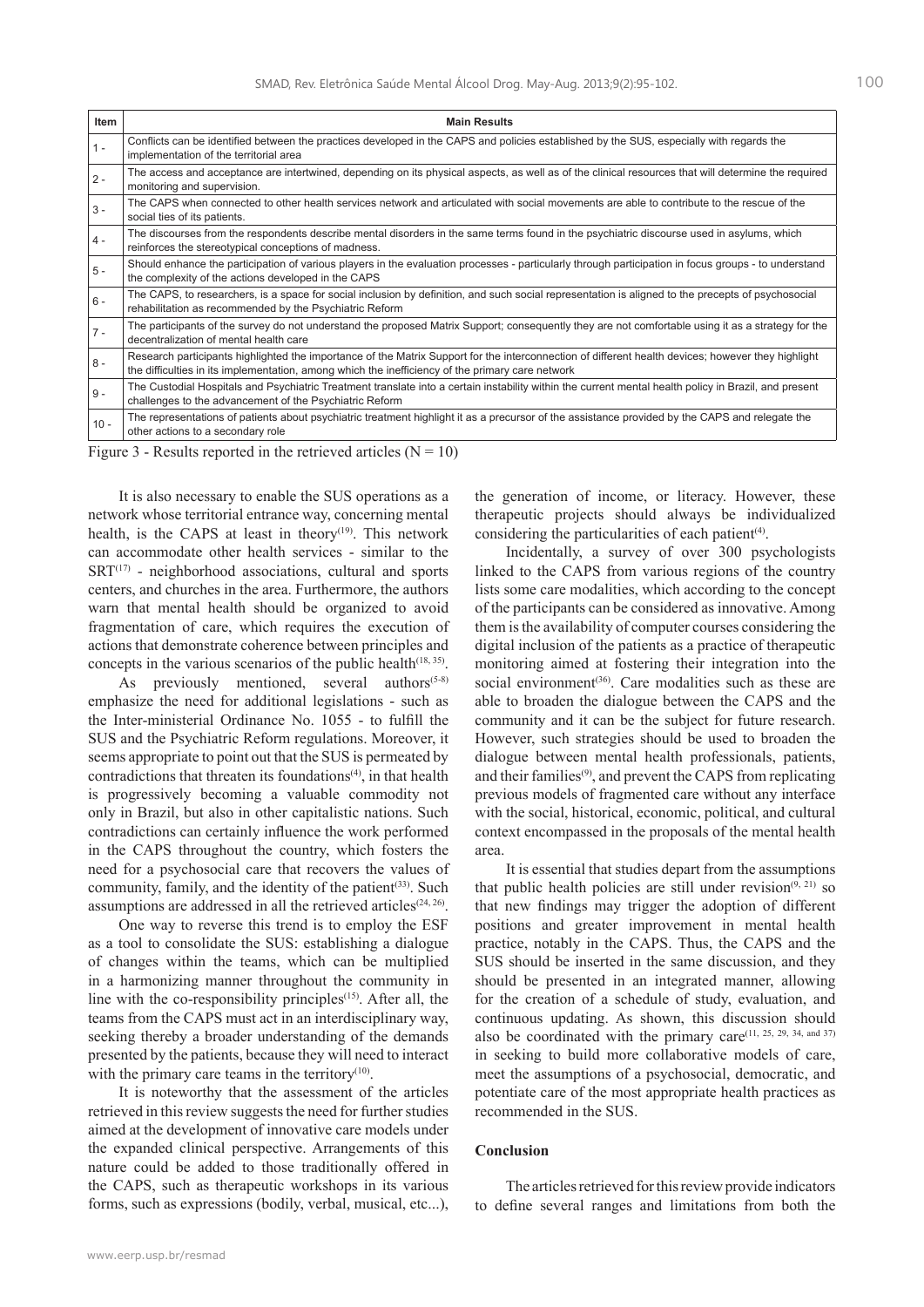CAPS and the SUS. Some of the limitations are determined by the neoliberal influence that permeate the public health policies in the country; thus, requiring constant infusion of funds, and above all the need for changes beyond an administrative and financial reform and that require deeper transformations. Health, more than the classic definition found in official documents and proclaimed as a slogan, should indubitably be a right guaranteed by the state. With universal and equal access to actions and services, which provide protection and recovery of the well-being.

Now regarding the CAPS, it is evident that its patients benefit mainly from the interactive relationship of therapy, which is established through the diverse modalities of health care offered; thus, promoting the continuity of care under the perspective of deinstitutionalization. However, such benefits require a deeper assessment, in the form of new studies, developed from a more diverse theoretical and methodological approach, with the ability to add plurality to the issue of mental health in the SUS.

From the results of this review and in line with the production redeemed in other studies, there is a need for projects developed outside the southern and southeast areas of the country, so that the new experiences are correlated with their limitations and advances. There is a pressing need for the construction and monitoring of public health policies that address the prospects of a more democratic and interactive care, which accounts for the context and its community relationships to foster changes in the care and understanding of mental health. Moreover, the constant evaluation of SUS policies and the Caps performance is essential to achieve these objectives.

#### **References**

1. Ministério da Saúde (BR). Sistema Único de Saúde. Brasília: Conselho Nacional de Secretários de Saúde; 2007.

2. Ministério da Saúde (BR). Saúde mental no SUS: Acesso ao tratamento e mudanças do modelo de atenção. Brasília; 2006.

3. Cordeiro H. Sistema Único de Saúde. Rio de Janeiro: Ayuri/ABRASCO; 1991.

4. Elias PE. Estado e saúde: desafios do Brasil contemporâneo. São Paulo Perspec. 2004;18(3):41-6.

5. Fortuna CM, Matumoto S, Pereira MJB, Mishima SM, Kawata LS, Camargo-Borges C. Nurses and the collective care practices within the family health strategy. Rev. Latino-Am. Enfermagem. 2011;19(3):581-8.

6. Silva RC. O trabalho do psicólogo em centros de saúde: Algumas reflexões sobre as funções da psicologia na atenção primária à saúde. [tese]. São Paulo: Instituto de Psicologia da Universidade de São Paulo; 1988.

7. Spink MJ. Os psicólogos na saúde: Reflexões sobre os contextos da prática profissional. In: Spink MJ, organizadora. Psicologia social e saúde: Práticas, saberes e sentidos. Petrópolis (RJ): Vozes; 2003. p. 77-159.

8. Traverso-Yépez M. A interface Psicologia Social e Saúde: Perspectivas e desafios. Psicol Estud. 2001;6(2):49-56.

9. Barroso SM, Silva MA. Reforma Psiquiátrica brasileira: o caminho da desinstitucionalização pelo olhar da historiografia. Rev. SPAGESP. 2011;12(1):66-78.

10. Ministério da Saúde (BR). Secretaria de Atenção à Saúde. Departamento de Ações Programáticas Estratégicas. Saúde mental no SUS: os centros de atenção psicossocial. Brasília: Ministério da Saúde; 2004.

11. Camargo-Borges C, Mishima SM. A responsabilidade relacional como ferramenta útil para a participação comunitária na atenção básica. Saúde Soc. 2009;18(1):29-41. 12. Leonello VM, Oliveira MAC. Competencies for educational activities in nursing. Rev. Latino-Am. Enfermagem. 2008;16(2):177-83.

13. Machado MFAS, Vieira NFC. Health education: the family health teams' perspective and clients' participation. Rev. Latino-Am. Enfermagem. 2009;17(2):174-9.

14. Marin MJS, Oliveira LR de, Ilias M, Higa E de FR. Community contributions to a FHU team work. Rev. Latino-Am. Enfermagem. 2007;15(6):1065-71.

15. Camargo-Borges C, Cardoso CL. A psicologia e a estratégia saúde da família: Compondo saberes e fazeres. Psicol Soc. 2005;17(2):26-32.

16. Silva NHLP, Cardoso CL. Programa de Saúde da Família: Sentidos construídos com agentes comunitárias de saúde acerca do HIV/AIDS. In: Pasian SR, Romanelli G, Cunha MV, organizadores. Investigação científica em Psicologia: Aplicações atuais em saúde. São Paulo: Vetor; 2009. p. 43-68.

17. Vidal CEL, Bandeira M, Gontijo ED. Reforma psiquiátrica e serviços residenciais terapêuticos. J Bras Psiquiatr. 2008;57(1):70-9.

18. Barroso SM. Caminhada histórica pela saúde mental. In: Barroso SM, organizadora. Vivências em saúde mental: teoria, práticas e relatos. Curitiba: Juruá; 2011. p. 19-30.

19. Angelini CFR. Os sentidos construídos acerca do cuidado ao portador de transtorno mental grave por uma equipe de saúde da família na cidade de Araraquara-SP. [dissertação]. Ribeirão Preto (SP): Faculdade de Medicina de Ribeirão Preto da Universidade de São Paulo; 2007.

20. Mendes KDS, Silveira RCCP, Galvão CM. Revisão integrativa: método de pesquisa para a incorporação de evidências na saúde e na enfermagem. Texto Contexto Enferm. 2008;17(4):758-64.

21. Cordeiro LRO, Oliveira MS, Souza RC. Produção científica sobre os Centros de Atenção Psicossocial. Rev Esc Enferm USP. 2012;46(1):119-23.

22. Cirilo LS, Oliveira P Filho. Discursos de usuários de um Centro de Atenção Psicossocial e de seus familiares. Psicol Ciênc Prof. 2008;28(2):316-29.

23. Mostazo RR, Kirschbaum DIR. Users of a psychosocial care center: a study of their social outcomes about psychiatric treatment. Rev. Latino-Am. Enfermagem. 2003;11(6):786-91.

24. Leão A, Barros S. Inclusão e exclusão social: as representações sociais dos profissionais de saúde mental. Comum Saúde e Educ. 2011;15(36):137-52.

25. Bezerra E, Dimenstein M. Os CAPS e o trabalho em rede: Tecendo o apoio matricial na atenção básica. Psicol Ciênc Prof. 2008;28(3):632-45.